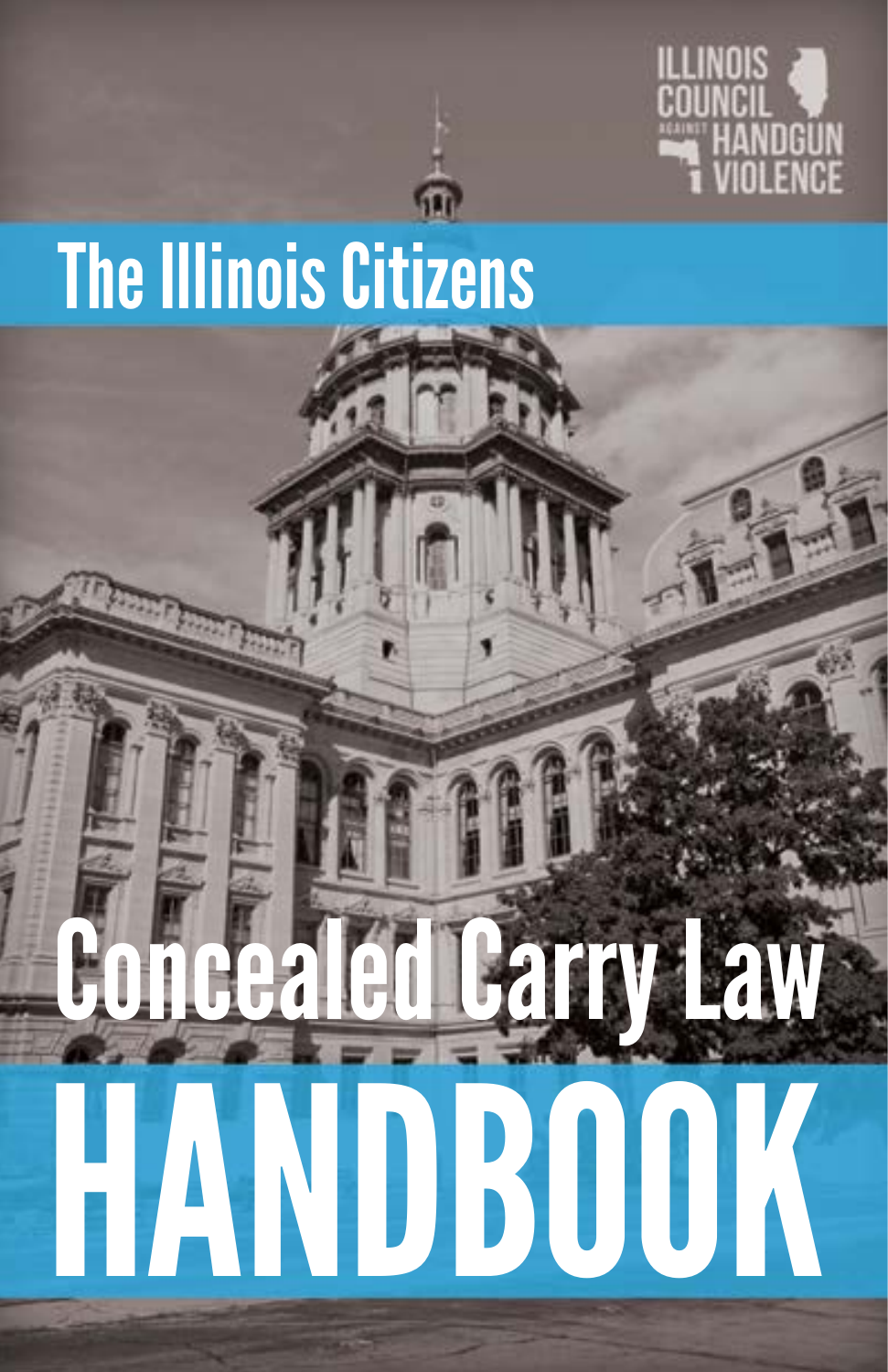# FORWARD

In December 2012, a federal circuit court ordered the State of Illinois to adopt a law allowing at least some individuals to carry loaded, concealed handguns in public places. As a result, on July 9, 2013, Illinois became the last state in the nation to pass a concealed carry law.

As the State of Illinois had historically prohibited concealed carry and the vast majority of Illinois citizens are not gun owners, many individuals and business owners have reached out to the Illinois Council Against Handgun Violence (ICHV) to learn more about how this new law impacts them, their families, their communities and even their employees and customers.

While the new law is very clear as to the requirements of gun owners seeking to apply for concealed carry licenses, many questions have loomed for the rest of our state's citizens as far as ways it may have introduced new rights, responsibilities and legal obligations regarding their response to guns and public safety both at home, in the community and in the workplace.



As carrying a deadly weapon in most public places is a tremendous responsibility, we all must work together to become as informed as possible on how to ensure that it is implemented safely – with the greatest protections for all citizens.

This handbook has two parts that are intended to provide helpful information to both average citizens and to business owners:

#### **Concealed Carry & Me**

Will help the average person become informed about the carrying of concealed firearms in Illinois under this new law, and to understand how to best protect themselves and reduce the dangerous impact of guns in their communities.

#### **Concealed Carry & My Business**

Will help business owners determine their rights and legal obligations under the law as far as determining who can carry concealed handguns on their premises and under what circumstances, as well as how to maintain a safe, responsible environment that respects the rights of all clients and employees.

We hope that you find this information helpful. For further information, you may refer to our website at:

**www.concealedcarryandme.com**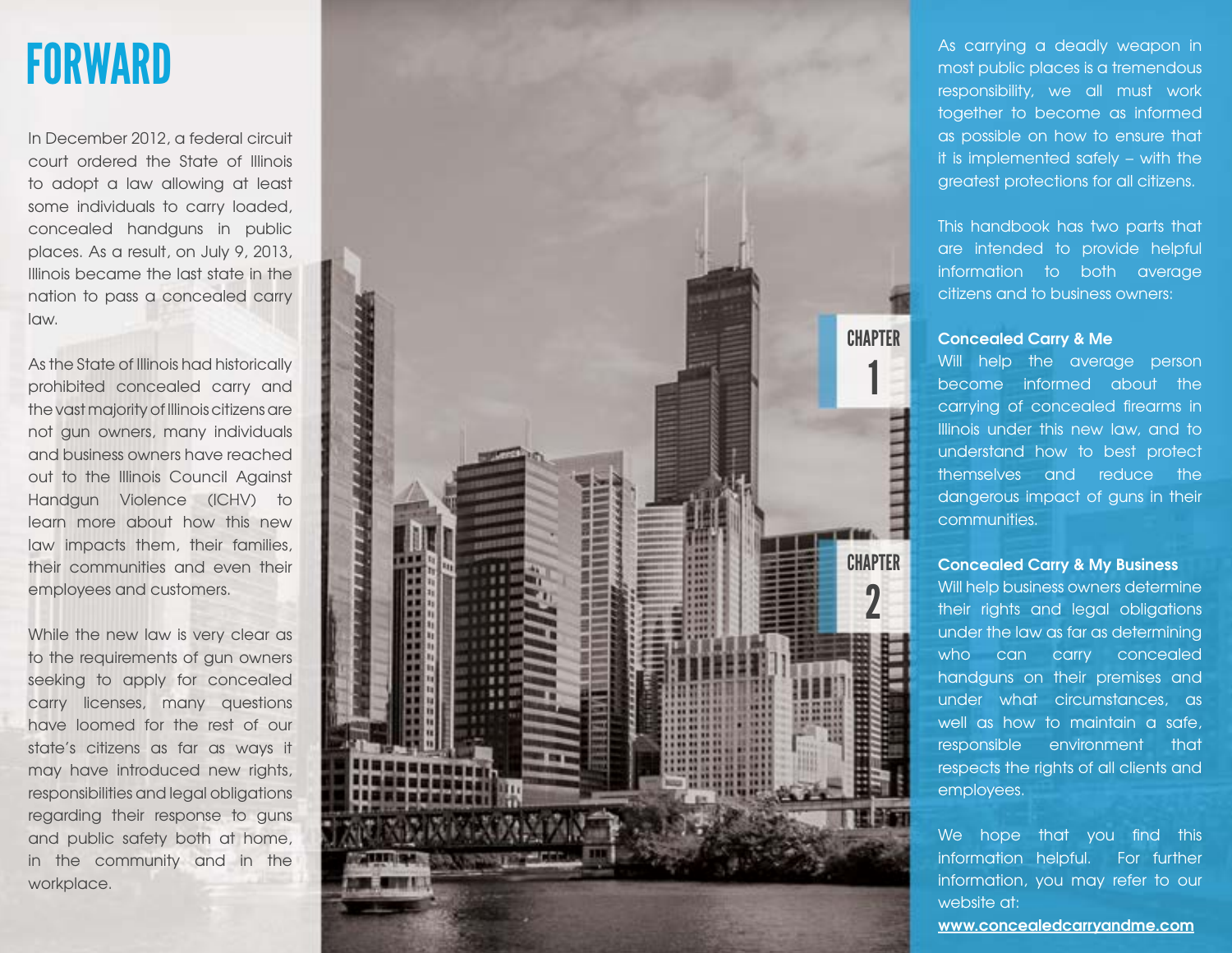# Chapter 1: Concealed Carry & Me

Illinois is a state with over 12 million citizens, of which an estimated 1.4 million are gun owners, and had historically prohibited individuals from carrying loaded, concealed handguns in public places.

With the passage of the Illinois Concealed Carry Law on July 9, 2013, the landscape of guns in our communities changed and a whole new set of questions emerged with regard to balancing the requirements of the law with public safety and personal responsibility – among both gun owners and average citizens.

While gun owners seeking to apply for concealed carry licenses can clearly identify their requirements in the law, the average citizens of our state are seeking answers to basic questions about its impact on their safety, rights and responsibilities in a different manner.

Chapter I of the Illinois Citizens Concealed Carry Handbook addresses the questions of the millions of Illinois residents who may simply be unfamiliar with the basics on Illinois gun laws, such as: What exactly "concealed carry" means? Where can loaded, concealed handguns be legally carried in their communities? Who can carry them? What sorts of preventative measures has the state put into place to ensure these licenses don't land into the wrong hands? And, what sorts of precautions can be taken to prevent gun violence or unsafe situations pertaining to an increase in loaded, concealed handguns in their communities?

#### What is Concealed Carry?

A concealed carry law (CCL) governs the practice of carrying a concealed weapon (CCW) - usually a handgun - in public, either on one's person or in close proximity.

While Illinois law previously restricted the manner by which gun owners transported their firearms, the concealed carry law eliminated those restrictions by allowing individuals to apply for a special license to carry loaded, concealed handguns in most public places.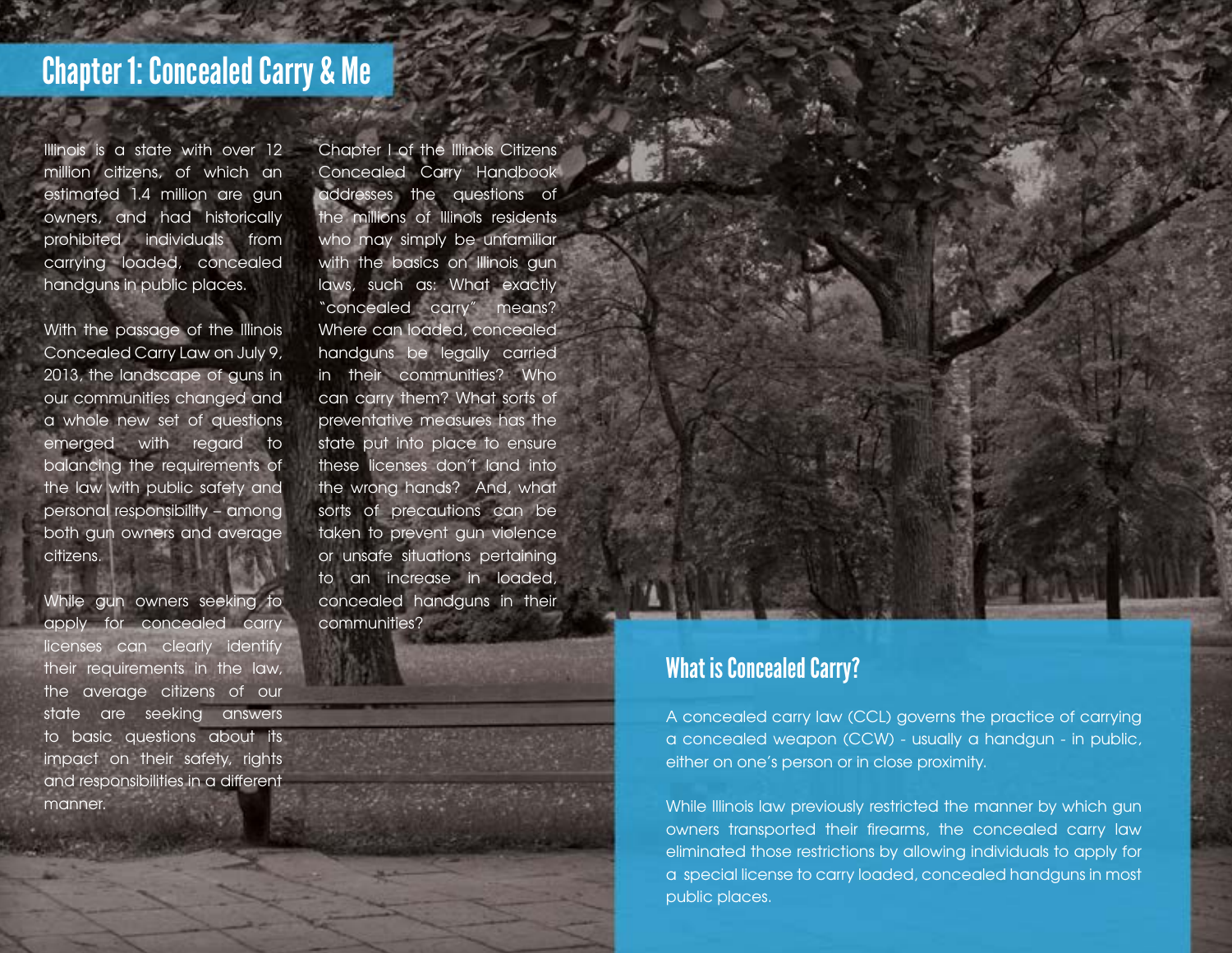#### Don't you already need a firearm identification card (FOID) to own a gun in Illinois?

Yes, but that does not entitle someone to carry a handgun in public. In order to carry a handgun in public one must apply for a concealed carry license. A gun owner does not need to get a CCW license if he or she is NOT planning on carrying the gun in public.

## What type of firearms may be carried, loaded, & concealed in my community?

The Illinois Concealed Carry Law authorizes a license holder to carry a handgun on or near his or her body completely or mostly concealed from view of the public or on or near his or her body inside a vehicle.

"Handgun" means any device that is designed to expel a projectile or projectiles by the action of an explosion, expansion of gas, or escape of gas that is designed to be held and fired by the use of a single hand.

#### **This does not include:**

- A stun gun or taser
- A machine gun as defined in item (i) of paragraph (7) of subsection (a) of Section 24-1 of the Criminal Code of 2012
- A short-barreled rifle or shotgun as defined in item (ii) of paragraph (7) of subsection (a) of Section 24-1 of the Criminal Code of 2012
- Any pneumatic gun, spring gun, paint ball gun, or B-B gun which expels a single globular projectile not exceeding .18 inch in diameter, or which has a maximum muzzle velocity of less than 700 feet per second, or which expels breakable paint balls containing washable marking colors.

### Are there any restrictions on the number of rounds of ammunition that may be carried by a concealed carry license holder?

No. Under the Illinois Concealed Carry Law, there are no restrictions on the size of the magazine or number of rounds of ammunition that may be carried in a concealed manner by an approved concealed carry license holder.

# Where are individuals restricted from carrying loaded, concealed guns in my community?

The new law allows licensed individuals to carry concealed handguns in most public places. Locations where guns are not allowed include:

- Preschools, elementary and secondary schools, and childcare facilities
- Colleges and Universities and any real property, sidewalks and common areas under the control of a public or private community college, college, or university
- Playgrounds and public parks
- Bars (where more than 50% of the revenue is from alcohol)
- State and local government buildings, including those under the control of the executive or legislative branch of the government, local government and courthouses
- Jails and detention centers
- Libraries
- Hospitals, nursing homes, and mental health facilities
- Stadiums, arenas, and sporting events
- Riverboats, racetracks, and OTBs
- Airports
- Museums, zoos, and amusement parks
- Public transportation paid for in all or in part with state funds
- Public gatherings authorized by a local government (e.g. street fairs, festivals, etc.)
- Nuclear facilities and their parking areas
- Any private property that is posted with appropriate signage (homeowners do not have to post signs)
- Cook County Forest Preserve

Except where noted above, firearms may be in a parking lot if they are safely locked in the car or trunk and cannot be seen from outside the vehicle.

(continued on next page)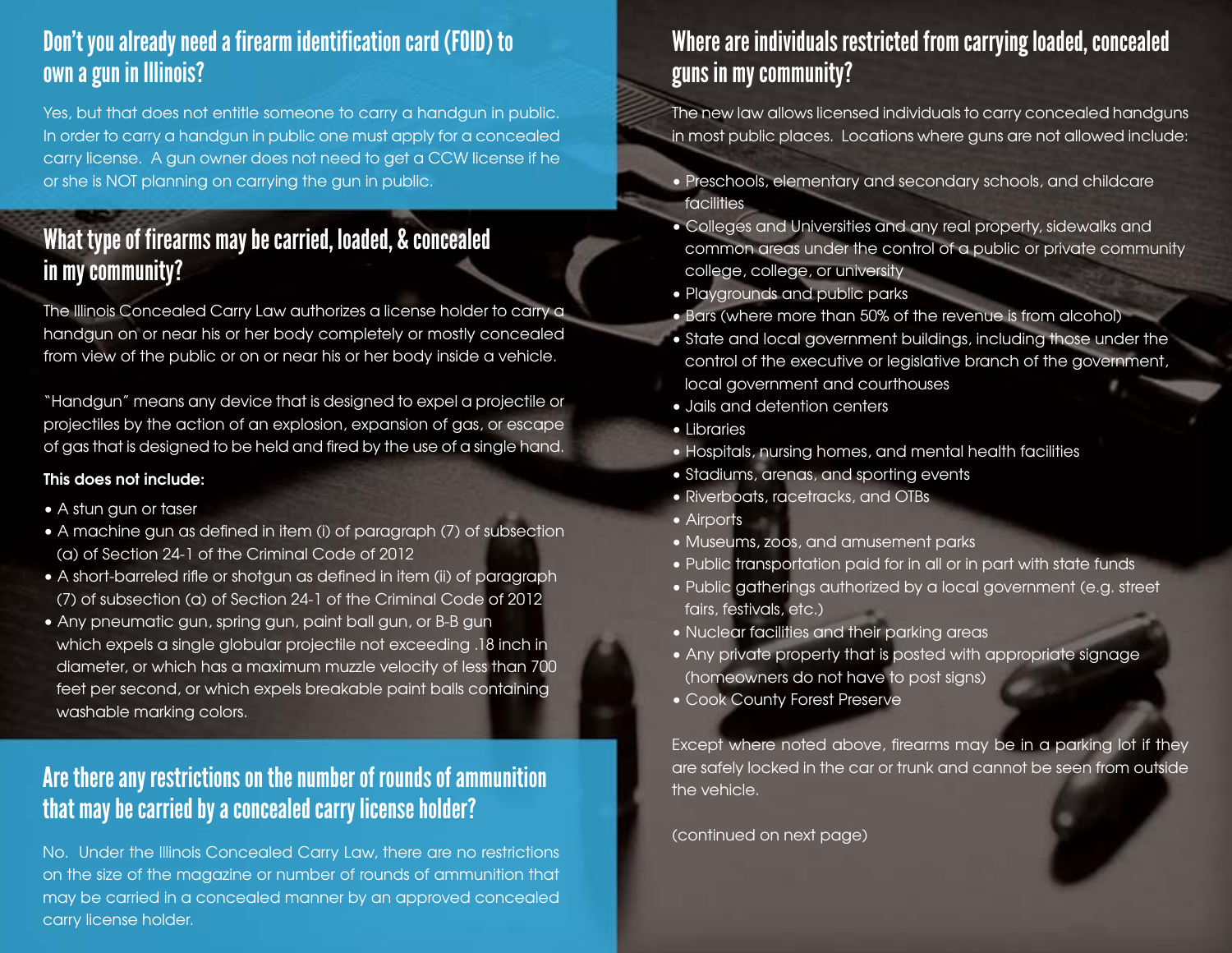#### (cont.)

Additionally individuals are allowed to carry on a bike path or trail in a park regulated by the Department of Natural Resources or any other designated public hunting area of a building where firearm possession is permitted as established under Section 1.8 of the Wildlife Code.

The owner of private property may prohibit firearms on property under his or her control, but, unless the property is residential, the owner must post a sign designed by the State Police. A copy of the sign is located in the back of this handbook or you can download the approved sign at **www.concealedcarryandme.com**.

#### Can concealed carry license holders bring guns to local bars and restaurants where alcohol is served?

The Illinois Concealed Carry Law strictly prohibits firearms in bars and in restaurants where more than 50% of all sales are from alcohol. For those with sales less than 50% from alcohol, the property owner may allow clients to carry firearms if they choose.



#### If I don't want people to carry guns at my home, am I required to post a sign prohibiting it?

No. This type of notification is only required for businesses. You have the right to prohibit individuals from carrying firearms into your home.

## Who can carry a loaded, concealed weapon in my community?

Under the new concealed carry law, it is strictly prohibited for citizens to carry loaded, concealed handguns in Illinois communities unless they obtain a license from the Illinois State Police (ISP) in the manner outlined under the new law.

In order to be approved for a concealed carry license, individuals must address certain minimal requirements, including that he or she:

- Is 21 years old,
- Has a currently valid Firearm Owner's Identification (FOID) Card, or be an eligible out-of-state resident,
- Have not been convicted or found guilty (in any state) of a misdemeanor involving the use or threat of physical force or violence to any person or driving while intoxicated within last 5 years,
- Is not the subject of an arrest warrant or prosecution for an offense that would lead to a firearm prohibition,
- Has not been in any residential or court-ordered alcohol or drug treatment program within five years.
- Has successfully completed firearms training.

In addition, a chief law enforcement officer may object if he or she has a "reasonable suspicion" that the applicant is a danger to himself or herself or others or a threat to public safety. If this occurs, the person may, or may not, still be issued a license, depending on the decision of the Concealed Carry Licensing Review Board, which consists of 7 judicial, law enforcement and mental health professionals appointed by the Governor. Similarly, the Board has discretion to issue or deny a license to a person who has been arrested 5 or more times within the past 7 years, or a person who has been arrested 3 or more times within the past 7 years for gang-related offenses. The Board generally will issue a decision within 30 days as to whether it has determined that an applicant is eligible or ineligible for a license.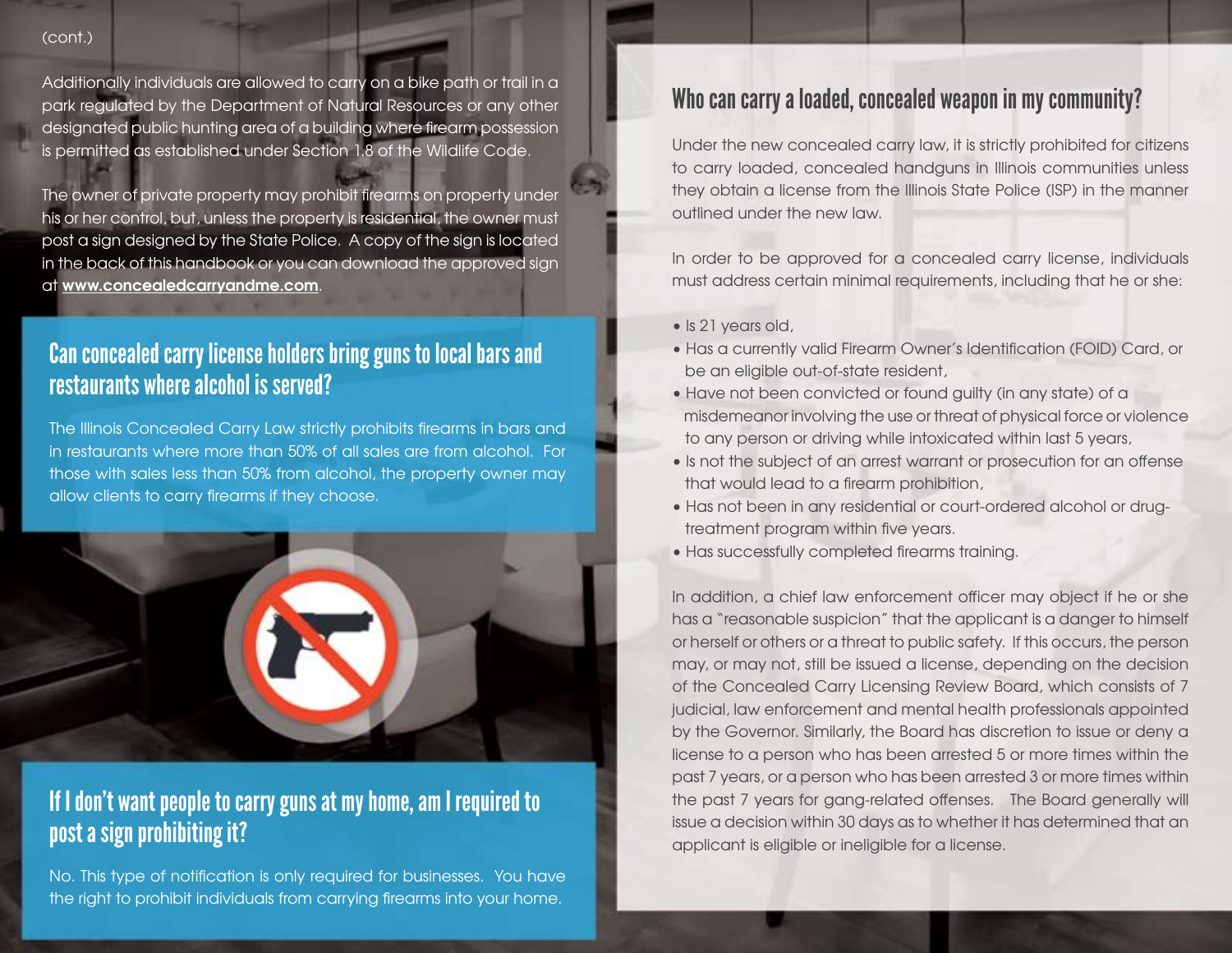## What sort of training requirements are mandated to ensure that only responsible gun owners may carry loaded, concealed handguns in my community?

The Illinois Concealed Carry Law requires the Illinois State Police (ISP) to establish approval standards for certified firearms instructors and firearm-training courses that all concealed carry license applicants must successfully complete. In addition, ISP publishes a registry of all approved instructors and courses on their website: https://ccl4illinois.com/ccw/Public/FindInstructor.aspx

The required 16-hour firearms training course includes range qualification time and covers the following:

#### **1.** Firearm safety

- **2.** The basic principles of marksmanship
- **3.** Care, cleaning, loading, and unloading of a concealable firearm
- **4.** All applicable state and federal laws relating to the ownership, storage, carry, and transportation of a firearm
- **5.** Instruction on the appropriate and lawful interaction with law enforcement while transporting or carrying a concealed firearm.

All applicants must pass a live fire exercise with a concealable firearm consisting of:

#### **1.** A minimum of 30 rounds

**2.** 10 rounds from a distance of 5 yards, 10 rounds from a distance of 7 yards, and 10 rounds from a distance of 10 yards at a B-27 silhouette target approved by the ISP.

# Will citizens from other states be allowed to carry loaded, concealed guns in my community if they have a license from their home state?

The law does allow non-residents to apply for a Illinois Concealed Carry License for a fee of \$300 if their state's concealed carry license laws are determined by the Illinois State Police as "substantially similar" or stronger than Illinois' requirement.

The law also allows a non-resident to carry a concealed firearm inside his or her vehicle if he or she is eligible to carry a firearm in public under the laws of his or her home state.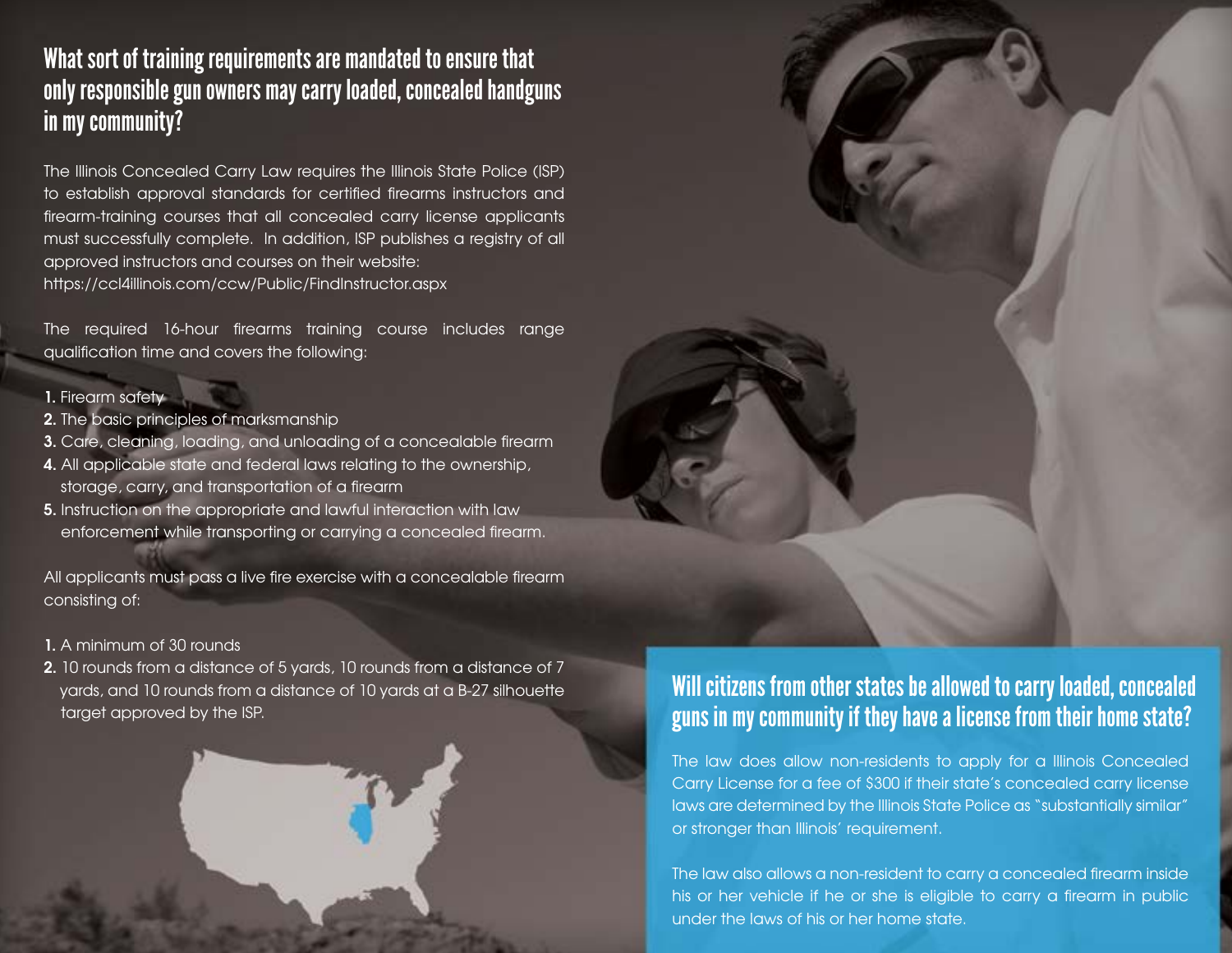#### How will I know if someone is carrying a loaded, concealed handgun in my community?

The names of concealed carry licensees are not public, and the law defines a "concealed firearm" as "a loaded or unloaded handgun carried on or about a person completely or mostly concealed from view of the public or on or about a person within a vehicle."

Based on this information, it would be difficult to determine which individuals are carrying loaded, concealed handguns in your community.

#### What should I do if I have reason to believe that a prohibited person is carrying a loaded, concealed handgun?

If you suspect that a prohibited person is carrying a loaded, concealed handgun in public, you should immediately notify your local law enforcement agency.

Without a valid concealed carry license, carrying a firearm in public is a crime.

## What should I do if I filed a restraining order against an individual, and I believe that they own a gun or have a concealed carry license? How should I report this information?

If you feel threatened by anyone with a firearm or have reason to believe that a prohibited person under a restraining order has a gun or a concealed carry license, you should immediately contact your local law enforcement department. The law requires the State Police to suspend a person's license or FOID card if he or she becomes subject to a restraining order

If I observe a concealed carry license holder acting irresponsibly with a handgun in public, should I call authorities? And, can they revoke their license?

A concealed carry license holder may not carry a concealed handgun while under the influence of alcohol or drugs. In addition, a CCW license holder may not carry a gun openly – the gun must be at least partially concealed. If you see a person carrying a gun without any attempt to conceal it, or if you see a person carrying a gun while he or she seems intoxicated, you should call the authorities immediately.

The law does not allow the State Police to revoke a CCW license unless the license holder has committed three of more violations of the law. After the second violation, the State Police can suspend the license for six months, but is not required to.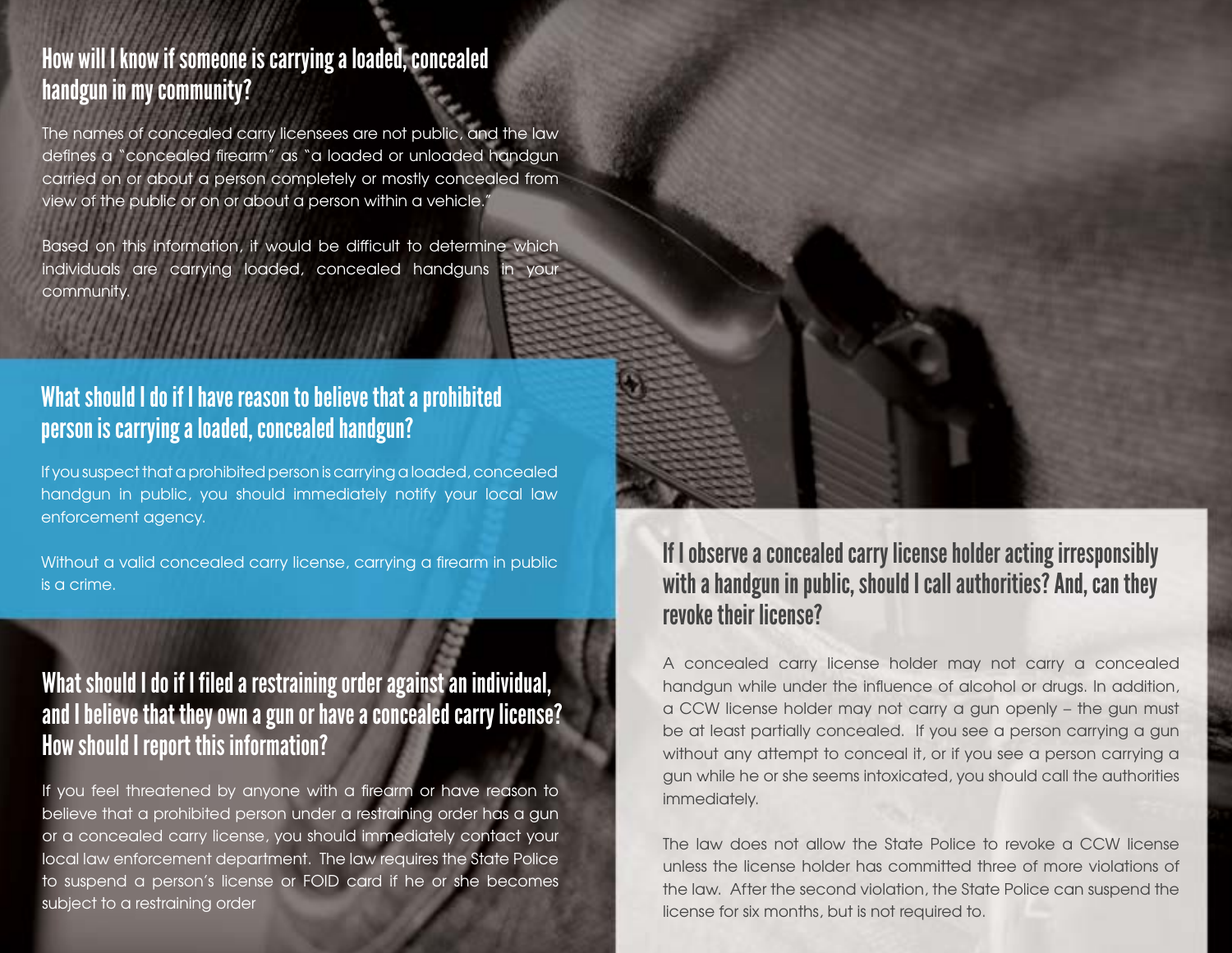#### What is the penalty for carrying a loaded, concealed handgun in public without a license?

Without a valid concealed carry license, carrying a firearm is a crime. Unlawful Use of Weapons first offense is a Class A Misdemeanor and a second or subsequent offense is a Class 3 Felony. Additionally, there are penalty enhancements for certain locations (for example on or within 1,000 feet of any school, public park, courthouse, public transportation facility, or residential public housing). Further, an Aggravated Unlawful Use of Weapons first offense is a Class 4 Felony and a second or subsequent offense is a Class 2 Felony.

#### What are the penalties for carrying a loaded, concealed handgun in a restricted place?

It depends. A licensee who carries in a restricted place is guilty of a Class B misdemeanor. A second or subsequent violation is a Class A misdemeanor. The State Police may suspend a license for up to 6 months for a second violation and must permanently revoke a license for 3 or more violations. In addition, a license holder convicted of carrying in a restricted place must pay a \$150 fee to be deposited into the Mental Health Reporting Fund, plus any applicable court costs or fees.

#### How are concealed carry license holders allowed to use their guns?

Concealed carry license holders must use their firearms in ways that are consistent with all local, state, and federal laws. Additionally, the Illinois Concealed Carry Law does not allow "open carry," or the ability to carry the weapon in a manner such that it is visible to others. Put differently, a "concealed firearm" means a handgun carried on or about a person completely or mostly concealed from view of the public or on or about a person within a vehicle.

# Are concealed carry licensees authorized to act as law enforcement officers if they witness a crime?

No. Concealed carry licensees that are not sworn law enforcement officers must use their firearms only in ways that are consistent with all local, state, and federal laws.

A concealed carry license simply indicates that they have passed the necessary background checks and training to qualify to carry a loaded, concealed handgun in public – but does not allow them to use it to enforce laws or impose any demands or requests on other citizens.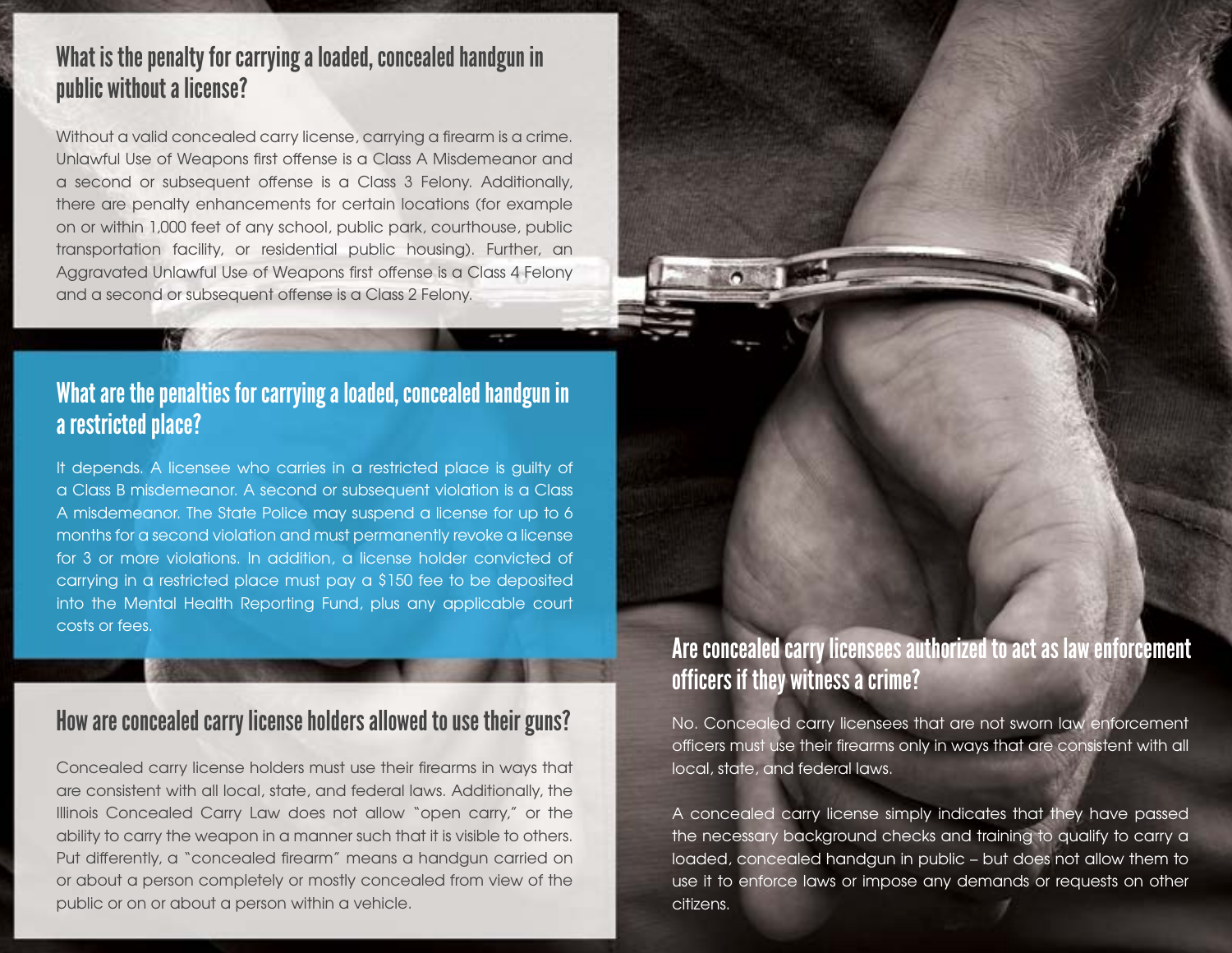controversial and tragic incidents, primarily in Florida, related to so-called "Stand Your Ground" laws.

At its core, a "Stand Your Ground" law allows a person to use deadly force in self-defense in a public place with no duty to retreat. Florida's law and many others like it also present other public safety concerns, including granting immunity from criminal prosecution, which can be raised at a pre-trial hearing to absolve the shooter and halt prosecution, as well as immunity from civil liability for injury to other persons.

Illinois does not have a Stand Your Ground law. While a person may use deadly force in self-defense with no duty to retreat, this rule has been created by past judicial decisions and may only be raised during a prosecution as an affirmative defense. Illinois has none of the immunity laws, pre-trial hearings, or other negative public safety provisions that characterize a true Stand Your Ground law.

# Does Illinois have a "Stand Your Ground" statute? **Other than specific CCL requirements, are there any other** In recent years, concealed carry laws have become associated with **Illinois a gun in Illinois?**<br>In recent years, concealed carry laws have become associated with

Unless specifically exempted by statute, any Illinois resident who acquires or possesses a firearm or firearm ammunition within the State must have in their possession a valid Firearm Owner's Identification (FOID) card issued in his or her name. Non-residents are not required to have a FOID card. New Illinois residents have sixty calendar days after obtaining an Illinois driver's license or Illinois Identification Card to obtain a FOID card.

Applicants who have been convicted of felonies, certain misdemeanors, or have had certain kinds of mental health issues or intellectual disabilities are ineligible to receive a FOID card. People subject to certain kinds of restraining orders or are addicted to narcotics, and non-immigrant aliens are also ineligible.



gun in a public place, how should I handle the situation?

You should avoid any confrontation with the individual, and immediately report what you have witnessed to the person or people in control of premise, and, if necessary, local law enforcement.

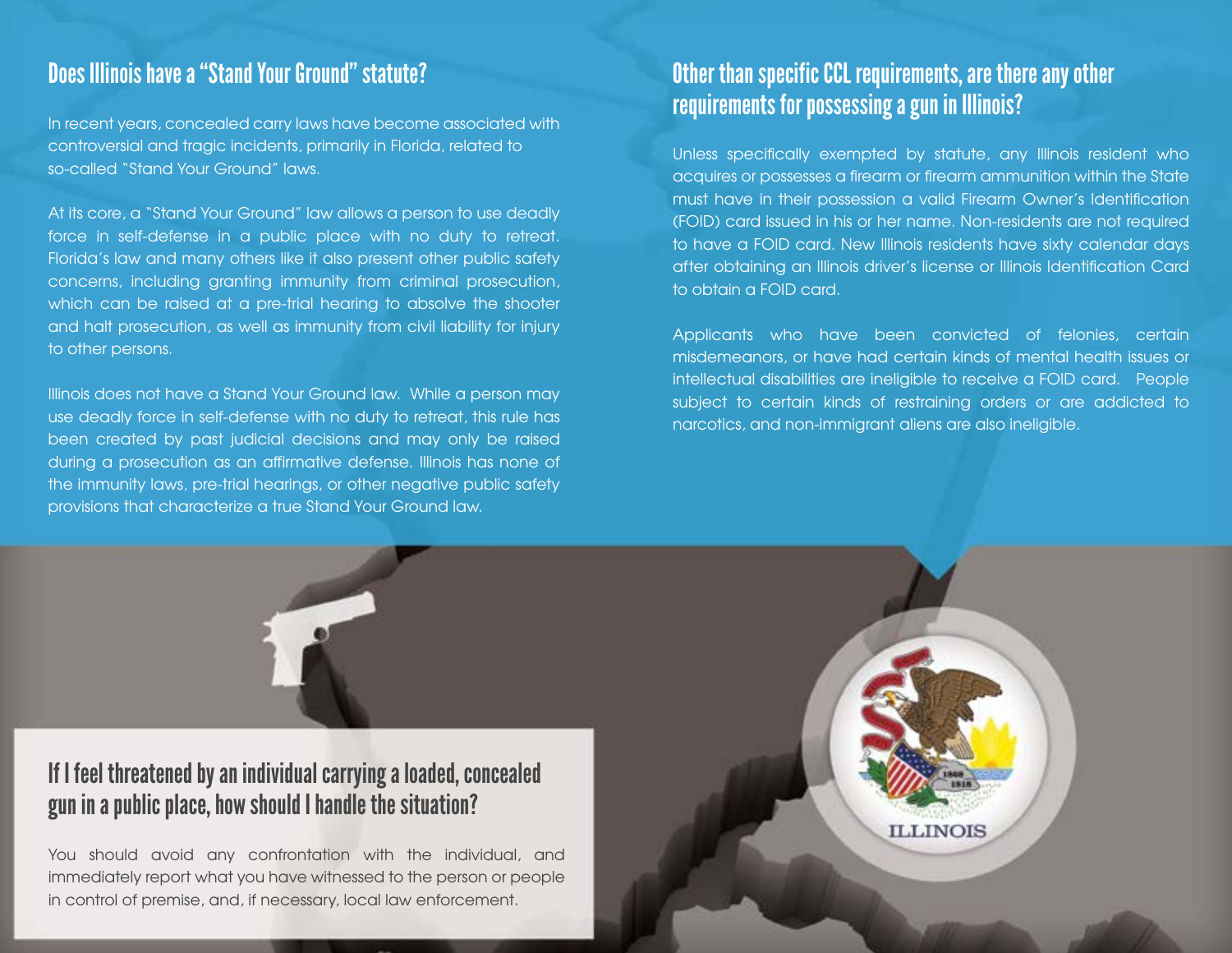# Chapter 2: Concealed Carry & My Business

The passage of the first concealed carry law in Illinois history has raised many questions for business owners, largely in the form of ensuring compliance with its legal requirements and addressing any challenges related to ensuring the safety of their property.

While the Illinois Concealed Carry Law bans some types of businesses from allowing firearms, it offers others the option of allowing or prohibiting them. The establishment of these types of policies have the potential to impact their interaction with both their clients and employees.

Furthermore, as businesses have a legal liability to ensure they offer their clients a safe environment, they must carefully determine how to establish a balance between addressing requests from clients to carry a firearm with the potential public safety threat that may be associated with allowing guns.

Chapter II addresses the many questions and concerns that have been raised by businesses owners regarding their response to the passage of the Illinois Concealed Carry Law, such as:

- How does it affect their business?
- Are they liable if a shooting is committed on their property?
- How do they become a gun-free business?
- How should they handle any threats of violence at their place of business if they suspect that individuals are carrying firearms?

#### How does the concealed carry law impact my business?

The concealed carry law will affect 3 types of businesses:

- **1.** Businesses that are already prohibited by law from allowing the carrying of loaded, concealed guns;
- **2.** Businesses that choose to prohibit customers and employees from carrying loaded, concealed guns; and
- **3.** Businesses that choose to allow customers and employees to carry loaded, concealed guns.

The legal implications of your business decisions on how to handle Illinois CCL should not be taken lightly. It is best to seek an attorney to discuss the specific needs and concerns of your business, as it is unwise to determine how to safeguard your business from liability without a comprehensive knowledge of the law.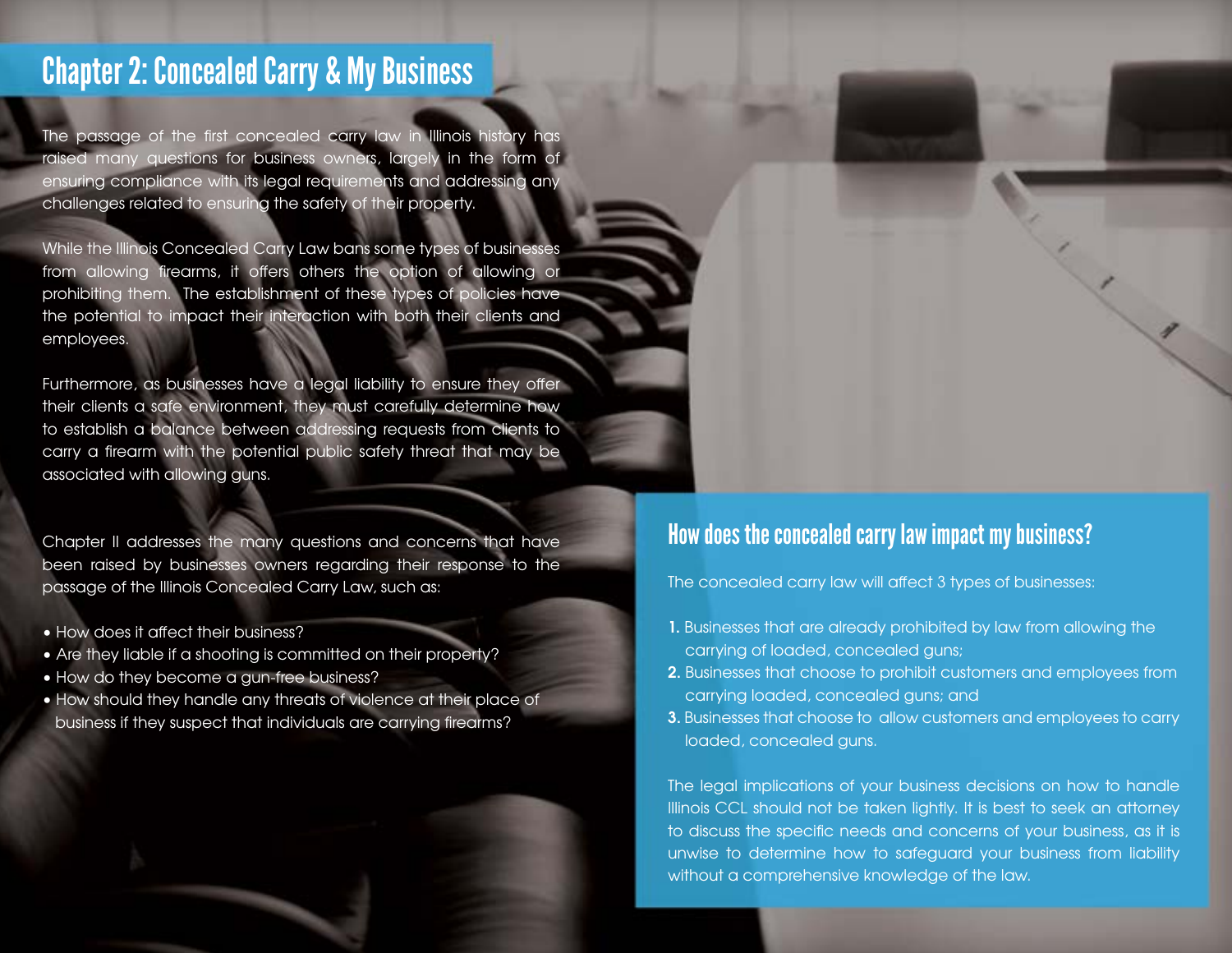#### Which businesses are already prohibited by law from allowing the carrying of loaded, concealed guns?

- Preschools, elementary and secondary schools, and childcare facilities
- Colleges and Universities and any real property, sidewalks and common areas under the control of a public or private community college, college, or university
- Playgrounds and public parks
- Bars (where more than 50% of the revenue is from alcohol)
- State and local government buildings, including those under the control of the executive or legislative branch of the government, local government and courthouses
- Jails and detention centers
- Libraries
- Hospitals, nursing homes, and mental health facilities
- Stadiums, arenas, and sporting events
- Riverboats, racetracks, and OTBs
- Airports
- Museums, zoos, and amusement parks
- Public transportation paid for in all or in part with state funds
- Public gatherings authorized by a local government (e.g. street fairs, festivals, etc.)
- Nuclear facilities and their parking areas
- Any private property that is posted with appropriate signage (homeowners do not have to post signs)
- Cook County Forest Preserve

Except where noted above, firearms may be in a parking lot if they are safely locked in the car or trunk and cannot be seen from outside the vehicle.

Additionally individuals are allowed to carry on a bike path or trail in a park regulated by the Department of Natural Resources or any other designated public hunting area of a building where firearm possession is permitted as established under Section 1.8 of the Wildlife Code.

The owner of private property may prohibit firearms on property under his or her control, but, unless the property is residential, the owner must post a sign designed by the State Police. A copy of the sign is located in the back of this handbook or you can download the approved sign at **www.concealedcarryandme.com**.



### Does the law require me to allow patrons to carry loaded, concealed guns on the premises of my business?

You may prohibit guns on the premises of your business, so long as you first obtain permission from the owner of the property, and the sign shown above is posted. You must ensure that the owner of the property posts the sign or allows you to post the sign. The types of businesses that are required to prohibit guns are listed in this handbook, but even if your business is not listed, you may still choose to prohibit guns on the property, so long as the sign is used. Be aware that guns must still be allowed in locked vehicles in parking areas, even if the sign is posted.

The CCL states that "(t)he owner of private real property of any type may prohibit the carrying of concealed firearms on the property under his or her control." In addition, it states that all prohibited areas, including self-designated prohibited areas, must post signage (unless the property is a private residence) advising entrants that carrying a concealed firearm on the premises is prohibited.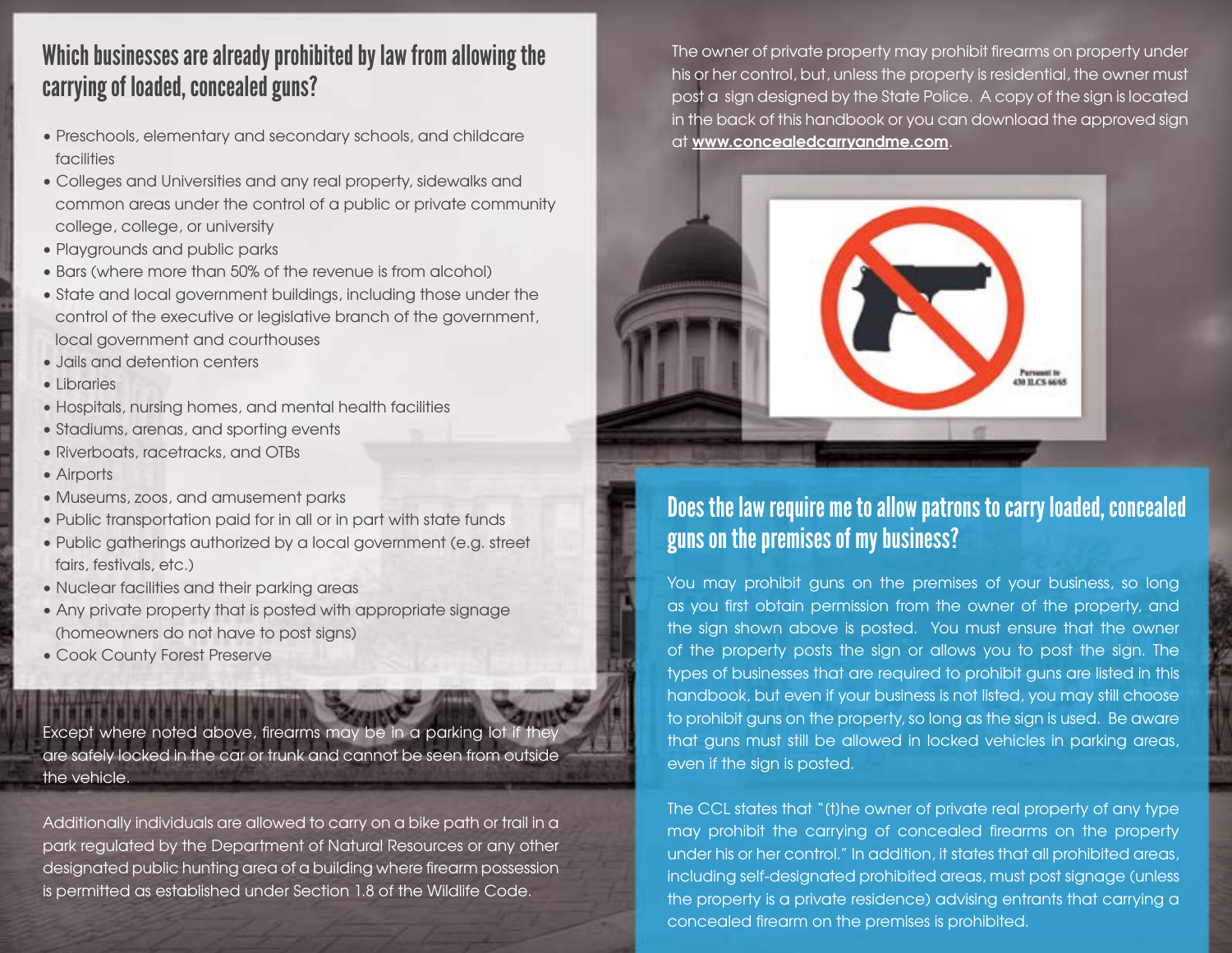Who has the legal authority to prohibit firearms from being carried on the grounds of a business – the owner of the property, or the tenant? If I am the business owner, but I don't own the property, can I still prohibit concealed carry?

Based on the Illinois' CCL language, it is very clear that the owner of the property where they manage their business has the authority to prohibit firearms. It states: "The owner of private real property of any type may prohibit the carrying of concealed firearms on the property under his or her control"

However, there are still many questions about the legal interpretation of this language, and what defines "the owner of private real property."

#### **Questions include:**

- Do you have to be the "owner" on the title?
- What is meant by "private real property"?
- What about an office building that is open to the public or located on public property?
- Even if I am the owner of the private real property, what does it mean to be under my control? i.e. what if I lease the property to someone else?

At this point, no one can say for certain how these terms will be interpreted by the courts and it is recommended that businesses seek an attorney if they require answers to these questions.

In the meanwhile, if you have concerns about individuals carrying loaded, concealed handguns at your business, then it is encouraged that you workout an agreement with the property owner as soon as possible.



The Illinois State Police has established administrative rules consistent with the Illinois Concealed Carry Law regarding the design of the required notices prohibiting firearms for all businesses. They have developed standard signage that any business owner can download and print directly from their website, and then post throughout their business to notify patrons of the restrictions:

The Illinois State Police website address with the signage is: https://ccl4illinois.com/ccw/Public/CCWProhibitedAreaSign.pdf

In addition, a copy of the signage is included in the back of this handbook.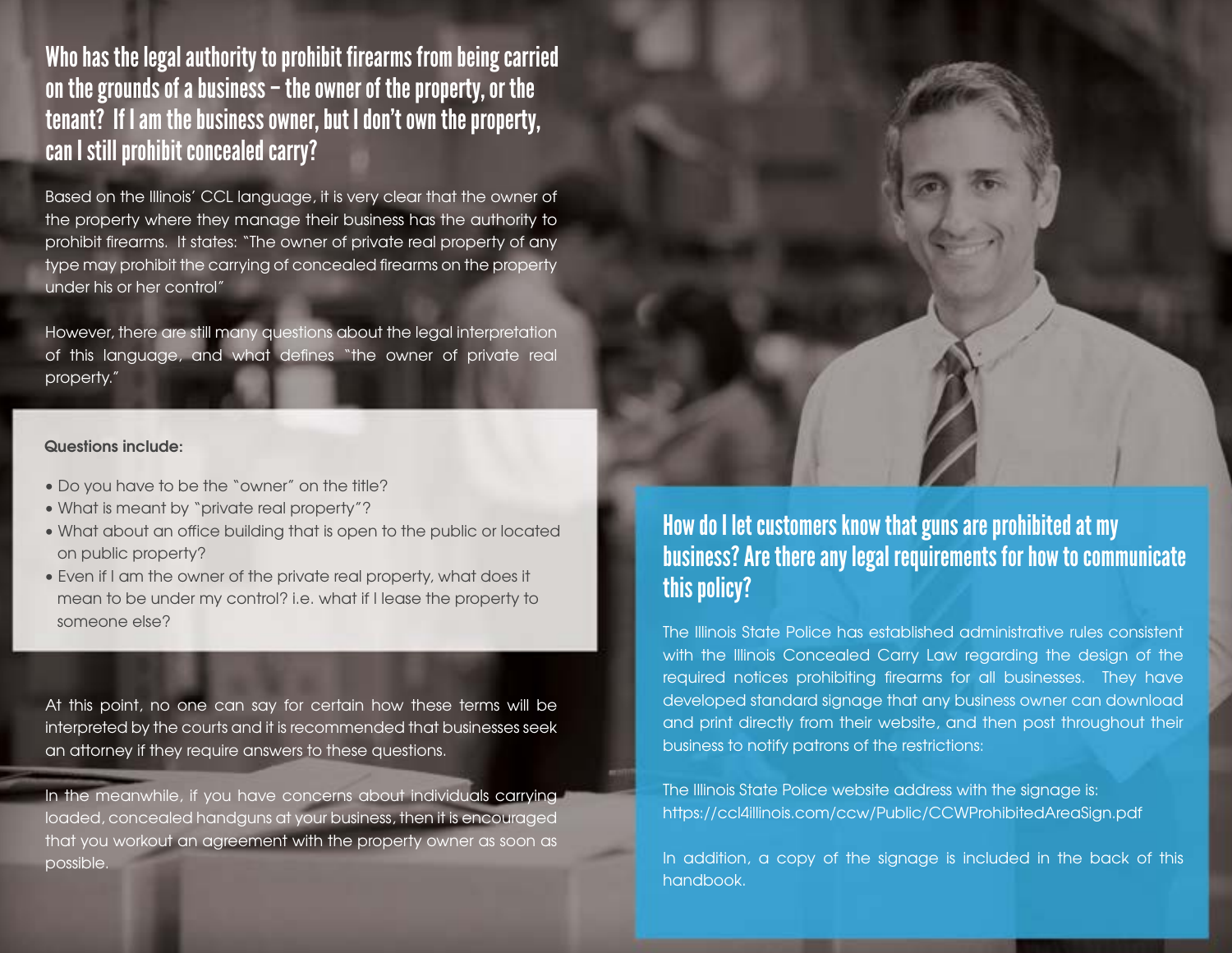#### Do I have to allow employees that are concealed carry license holders to carry loaded, concealed guns at work?

The law only requires employers to allow guns if they are hidden in locked vehicles. Employers may prohibit guns in other areas as long as the owner of the property agrees and the sign is posted.

#### If I choose to prohibit my employees from carrying guns to work, what are my legal requirements?

If you are the owner of the property, the concealed carry law requires you to post a standardized notice prohibiting firearms that is consistent with the Illinois State Police standard requirements that can be found on their website:

https://ccl4illinois.com/ccw/Public/CCWProhibitedAreaSign.pdf

If you are not the owner of the property where your business is located, it is recommended that you first work to establish an agreement with your landlord and then seek legal advice from an attorney as the courts have not fully addressed whether these decisions are, indeed, entirely dependent on the property owner. (See answer to "Who has the legal authority to prohibit firearms?")

**The concealed carry law requires business owners to post standard signage in all prohibited areas that advises** entrants that carrying a concealed firearm on the premises is prohibited. A copy of the required signage can also be downloaded and printed directly from our website: **www.concealedcarryandme.com**.

In addition, there is a printed copy of this signage in the back of this handbook.



It should be noted that, while the statute specifically addresses the posting requirements, it does not address the manner in which you communicate or enforce this policy. In that regard, it is recommended that you consult your attorney or ensure that the policy is implemented in a manner consistent with all other employee requirements.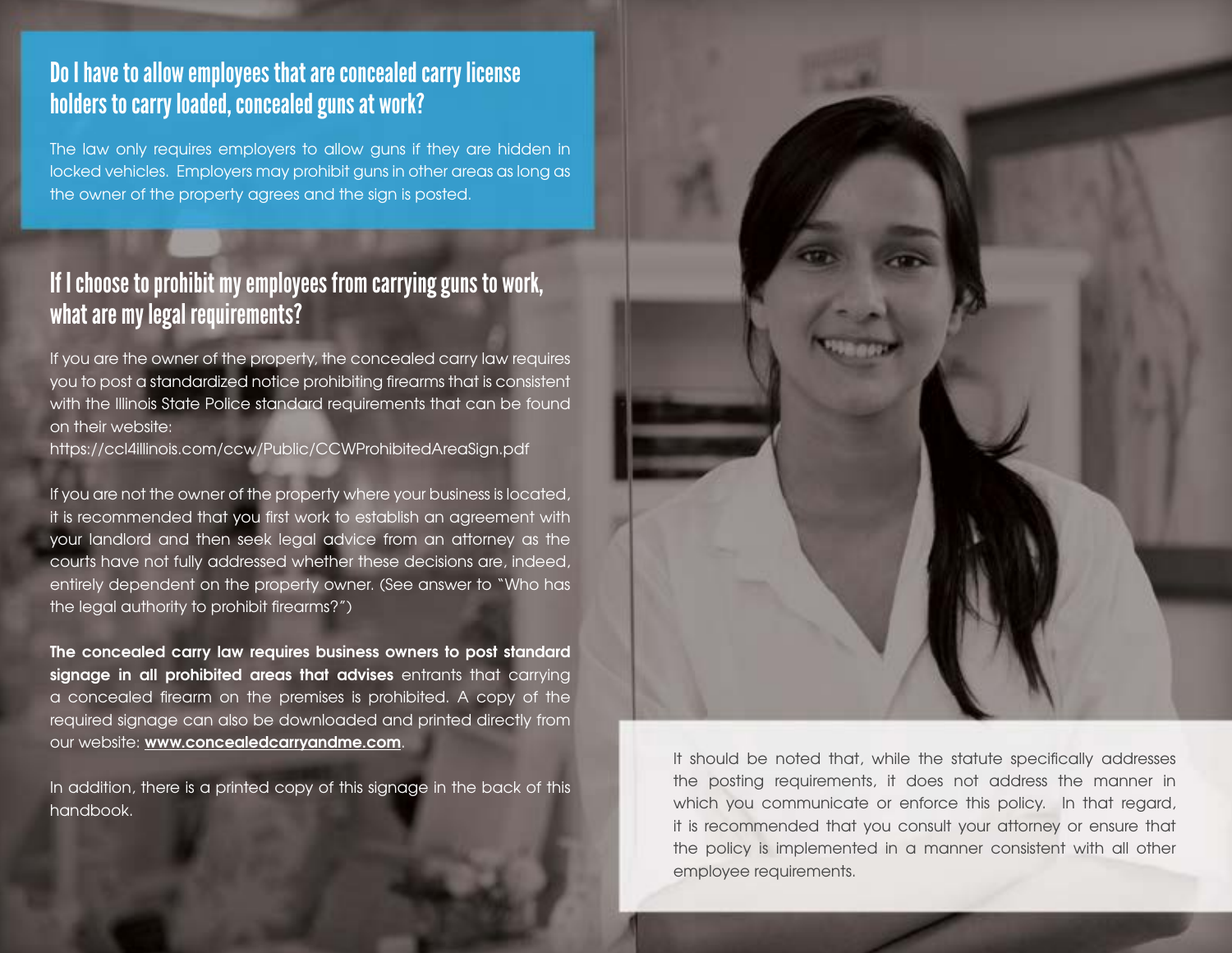If I allow customers to carry guns, and one of them becomes intoxicated and later commits a shooting, what is my liability as a business?

It is illegal to carry a firearm while under the influence of alcohol or drugs. As a result, a business owner should instruct employees that, if they see someone carrying a gun who is intoxicated, or someone openly carrying a gun, they should call the authorities immediately.

#### Are there restrictions on allowing individuals to carry loaded, concealed guns at a business that serves alcohol?

The Illinois CCL strictly prohibits firearms in bars and in restaurants where more than 50% of all sales are alcohol. Such businesses are required to post the sign in the back of this handbook. For those with sales less than 50% from alcohol, the property owner may allow clients to carry firearms, or may choose to prohibit the carrying of firearms on the premises.

If a business of this type chooses to prohibit carrying, it must also post the sign in the back of this handbook. You can also download a copy of this sign at **www.concealedcarryandme.com**.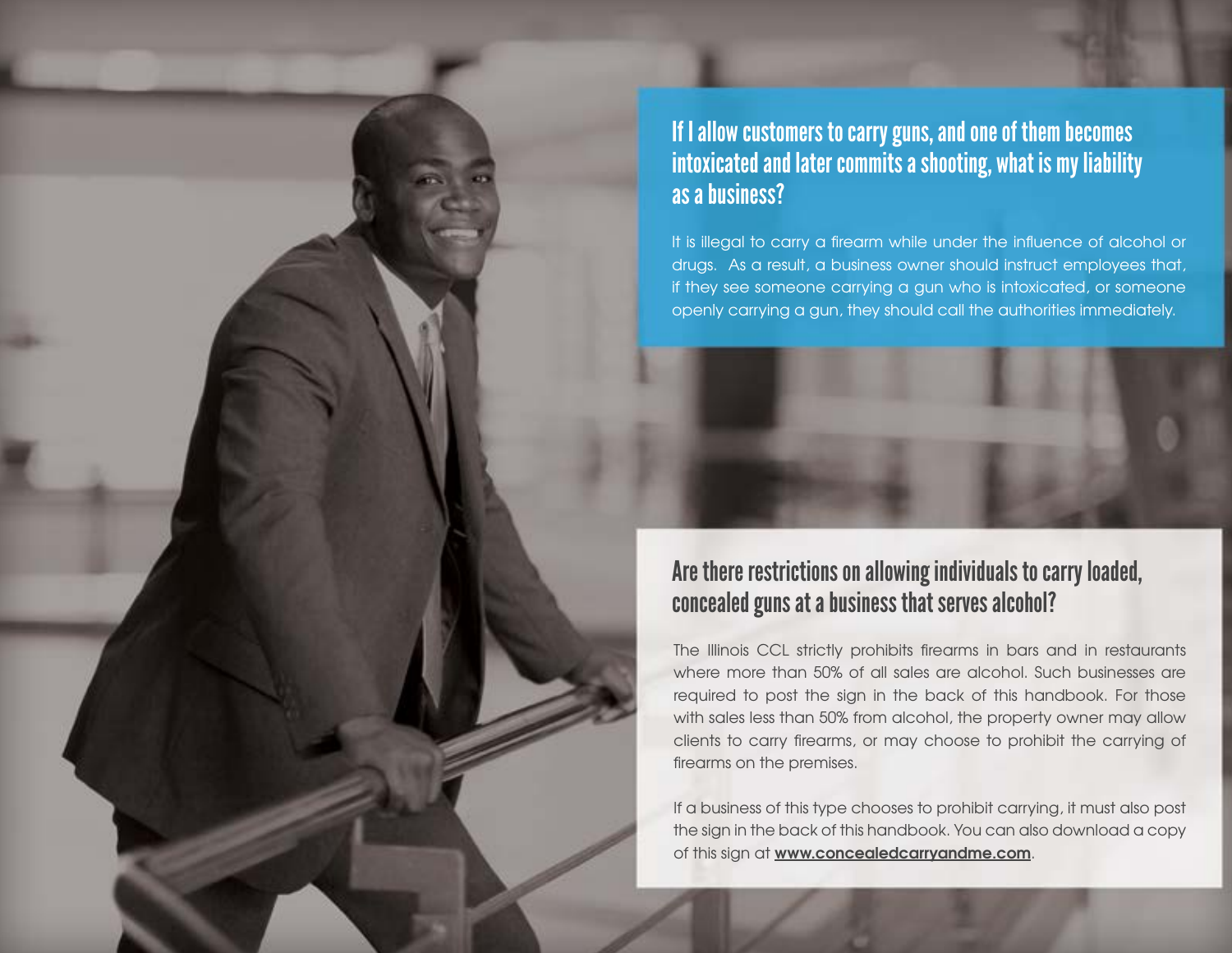

CCW license holders may be allowed to carry concealed handguns in your workplace, depending on the type of business, and whether there is a properly posted sign prohibiting guns. Guns are also allowed if they are hidden in parked vehicles. Let your employer know your concerns if there is no sign prohibiting guns where you work.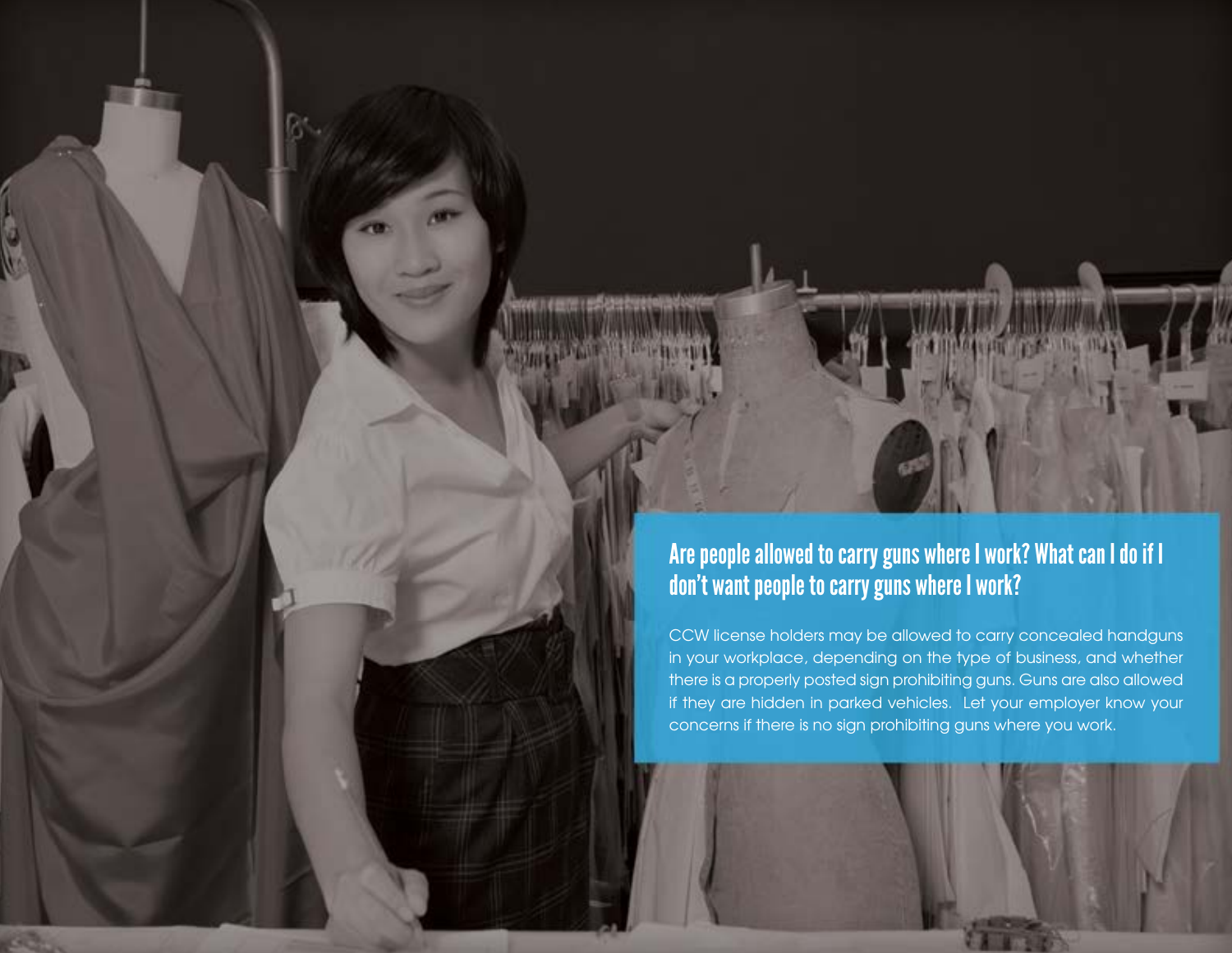#### Additional questions we have been asked about the Concealed Carry Law and how it affects businesses:

- If my business prohibits guns are we liable for enforcing this policy? Do we need to conduct regular checks of employees or our business for guns?
- If my business prohibits guns and an employee brings a gun to work, what are my rights as an employer to discipline them?
- If I allow guns on the premises of my business, do I need to get a different type of insurance?
- If an employee makes any threatening statements against another employee, do we have to handle those threats differently if we know they are a gun owner?
- If my business prohibits guns and an employee brings a gun to work and shoots someone, what is our liability?
- If my business prohibits guns and an employee brings a gun to work, what are my rights as an employer to discipline them?
- If my business allows guns and someone carrying a loaded concealed gun displays disturbing behavior in my business or is making my customers uncomfortable, what are my rights to get them off the premises?
- If I allow guns at my business and a customer shoots someone on the premises, what is my liability as a business owner?

The law as written is vague in answering these questions and no one can say for certain how the courts may interpret them. The legal implications of your business decisions in this regard to these questions should not be taken lightly. It is best to seek an attorney to discuss the specific needs and concerns of your business, as it is unwise to determine how to safeguard your business from liability without a comprehensive knowledge of the law.